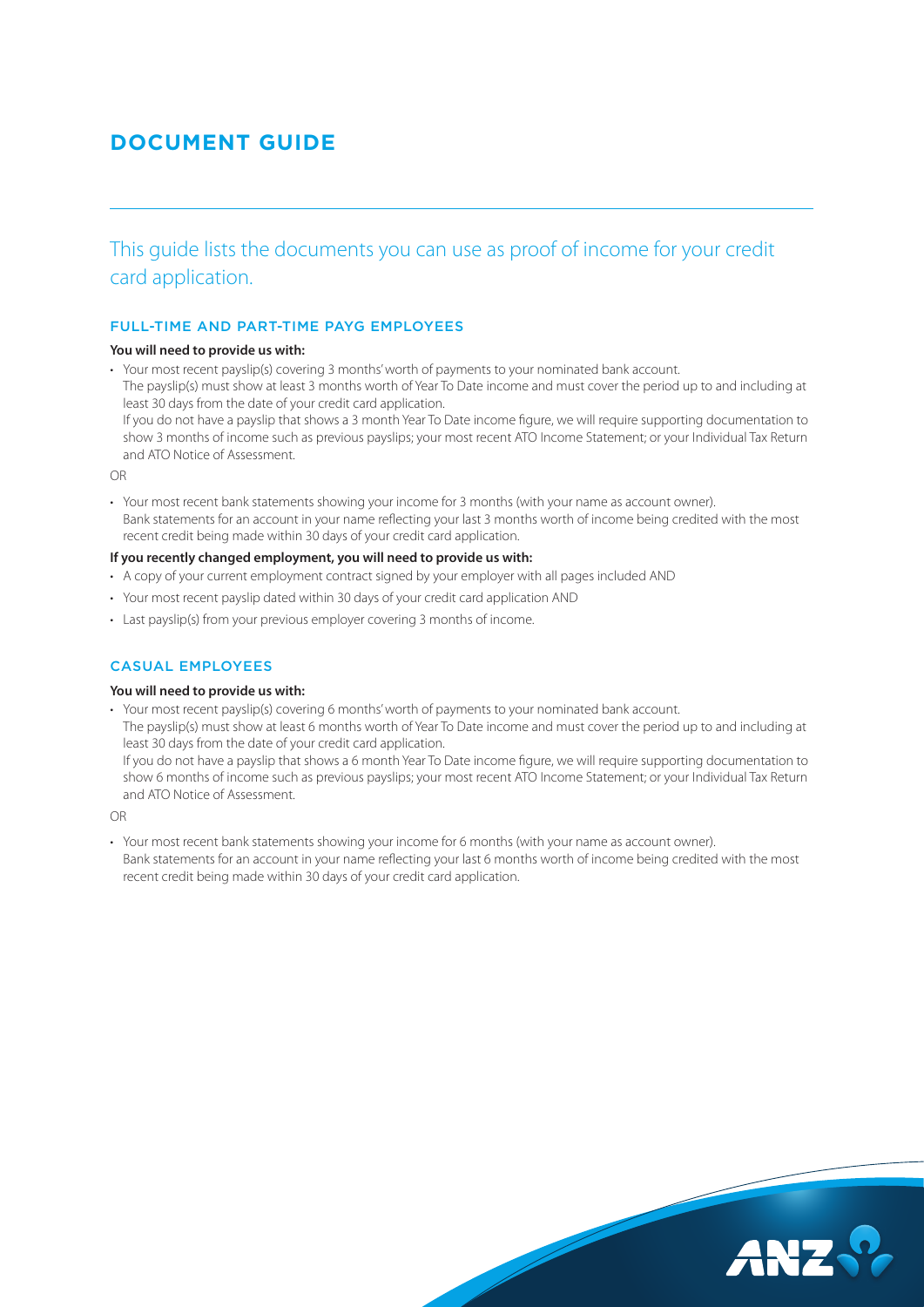## SELF-EMPLOYED INDIVIDUALS

## **You will need to provide us with:**

• Your most recent Individual Tax Return prepared by a registered taxation agent (all pages) and corresponding ATO Notice of Assessment no older than 18 months AND

## If you operate your business as a Sole Trader:

• Most recent Profit & Loss statement and Balance Sheet no older than 18 months (if these are not produced then details of business income and expenditure must be clearly evident in your Individual Tax Return in the supplementary income selfemployed worksheet).

#### If you operate your business as a Partnership:

• Partnership Tax Return, Profit & Loss statement and Balance Sheet no older than 18 months (if these are not produced then details of business income and expenditure must be clearly evident in your Individual Tax Return in the supplementary income self-employed worksheet).

#### If you operate your business as a Company:

• Company Tax Return, Profit & Loss statement and Balance Sheet no older than 18 months.

*If you have prepared or are preparing your own Individual Tax Return, a corresponding ATO Notice of Assessment must also be provided to be acceptable.*

# PENSIONERS, GOVERNMENT BENEFITS AND RETIREES

## **You will need to provide us with:**

#### Age pension and government benefits

- A letter or statement (all pages) from Centrelink dated within the last 30 days of your credit card application showing benefits AND
- Your most recent bank statement showing consistent and clearly labelled government income credits over a consecutive 3 month period, with your most recent credit made within 30 days of your credit card application (with your name as account owner).

#### Retirees (superannuation, pension, annuity income)

- A copy of your Annual Investment Statement OR
- Your most recent bank statement (with your name as account owner) showing your income credits over a consecutive 3 month period, with your most recent credit made within 30 days of your credit card application.

#### OVERSEAS PENSION

#### **You will need to provide us with:**

- A statement confirming your overseas pension, dated within 30 days of your credit card application AND
- Australian bank statements showing 3 months of pension deposits or consistent and clearly labelled government income credits (with your name as account owner) with the most recent deposit being made within 30 days of your credit card application OR
- Australian bank statements showing 3 months of pension deposits or consistent and clearly labelled government income credits with description confirming the name of the country's pension office (with your name as account owner) with the most recent deposit being made within 30 days of your credit card application.

## OTHER INCOME TYPES

## **You will need to provide us with:**

Rental income:

- A copy of the signed existing lease from a real estate agency to confirm income (private lease agreements are not acceptable) OR
- Evidence of rental income verified via a Rental Statement, dated within 30 days of your credit card application OR
- Your most recent bank statement(s) showing 3 months of continuous rental credits OR
- Your personal Tax Return and ATO Notice of Assessment (no older than 18 months) confirming rental income amounts.

#### Interest income (confirming both income and balance):

- Deposit Certificate OR Account Summary (either must be no older than 60 days) AND
- Individual Tax Return and ATO Notice of Assessment (no older than 18 months) if the abovementioned documents do not include both income and balance.

## Dividend income (confirming both income and balance):

- Statement of Shareholdings OR Account Summary (either must be no older than 60 days) AND
- Dividend Summary OR Individual Tax Return and ATO Notice of Assessment (no older than 18 months) if the abovementioned documents do not include both income and balance.